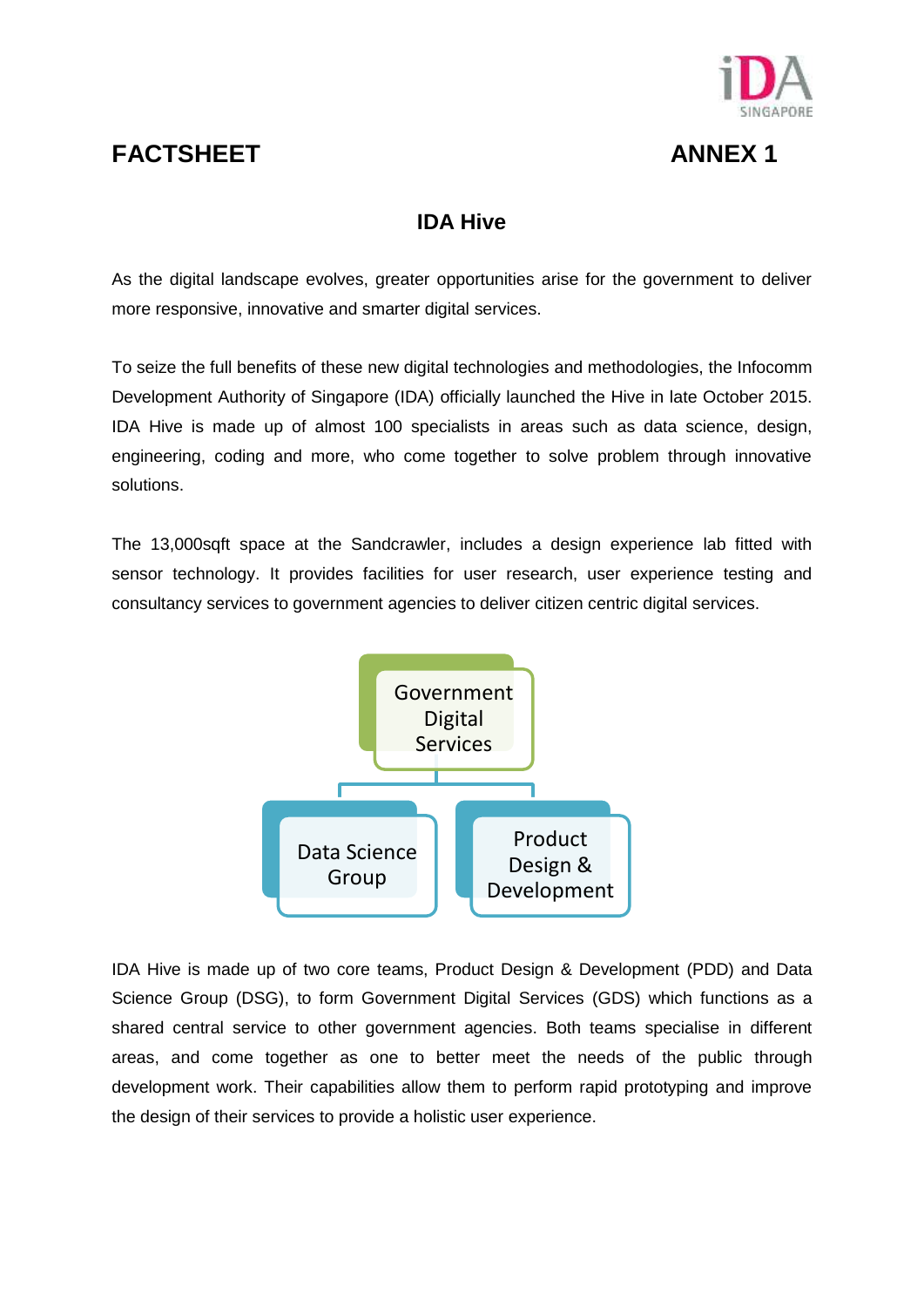

Aligned with these efforts, GDS conducts networking and sharing sessions on a regular basis as part of engagement with the tech and design industry. In doing so they are able to enhance capabilities and co-create innovative solutions to real life problems.

### **Product Design & Development**

The Product Design & Development (PDD) team provide consultancy services to help other agencies develop innovative digital services (web, mobile, social) by leveraging on the latest technologies or methodologies such as Agile or User Experience Design.

Through the use of the Agile methodology, the government agencies are able to better manage changes in software projects and quickly align them to their business objectives while reducing the risks, raising productivity and improving customer satisfaction.

PDD also emphasizes on Design Thinking/User Experience Design which puts the needs of the users at the centre of the digital service, thereby ensuring that only relevant services and functionalities are created. User Experience Design employs extensive research and analytics to draw insights for better design of digital services, thus reducing cost of development, risk and increasing customer satisfaction.

The team provides all government agencies with specialists in the following area: Agile Coaching, Agile Application Development, User Experience, Design Thinking and App Performance Optimization Architecture

#### **Data Science Group**

The Data Science Group (DSG) constitutes a team of multi-disciplinary data scientists to drive the use of data-driven decision-making in public policy formulation and service delivery. The team takes an integrated approach at catalysing demand and seeding early adoption of analytics in government agencies or key industry sectors. This is done through "Proof of concepts" to demonstrate possibilities.

Through data analytics, the team is able to gain insight and apply it in numerous ways:

- Business Intelligence: trends, drill-downs, "slice-and-dice"
- Visualisations: Make sense of information easily through visuals, often geo-spatial
- Text analytics: Enriching or "tagging" large volumes of text
- "Machine learning": Learning rules from data to help make predictions or recommendations
- Anomaly detection: Finding outliers and deviations from the norm
- Optimisation and planning of operations and policies